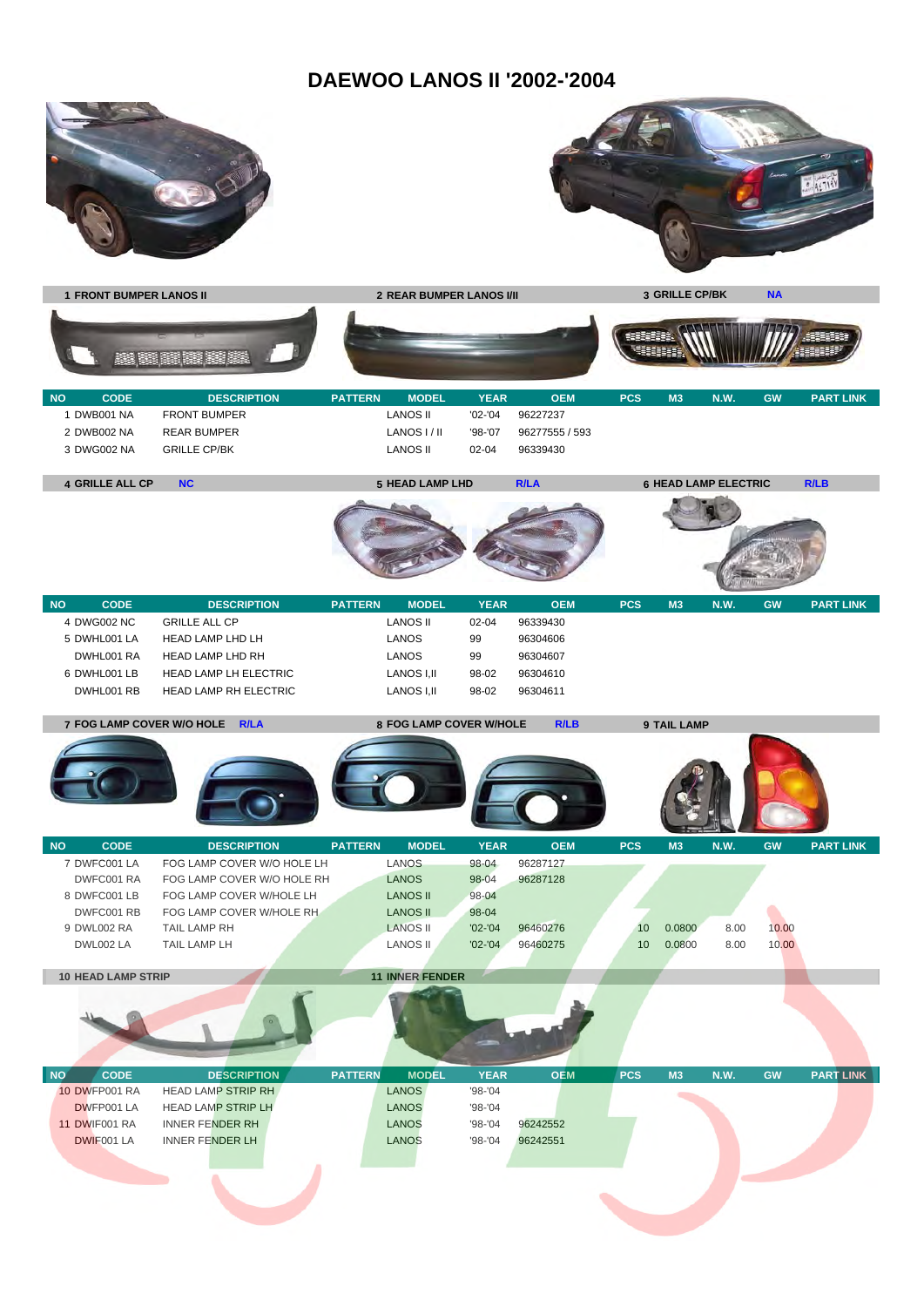### **DAEWOO LANOS I '1998-'2002**





**1 FRONT BUMPER 2 GRILLE LANOS I 3 HEAD LAMP LANOS**



| <b>NO</b> | <b>CODE</b>  | <b>DESCRIPTION</b>           | <b>PATTERN</b> | <b>MODEL</b> | YEAR        | <b>OEM</b> | PCS | M <sub>3</sub> | <b>N.W.</b> | <b>GW</b> | <b>PART LINK</b> |
|-----------|--------------|------------------------------|----------------|--------------|-------------|------------|-----|----------------|-------------|-----------|------------------|
|           | DWB099 NA A  | <b>FRONT BUMPER</b>          |                | LANOS I      | '98-'04     | 96226164P  |     |                |             |           |                  |
|           | 2 DWG001 NA  | <b>GRILLE</b>                | CP/BK          | LANOS I      | '98-'02     | 96215294   | 5   |                |             |           |                  |
|           | DWG001 NC    | <b>GRILLE</b>                | СP             | LANOS I      | '98-'02     | 96215294   | 5   |                |             |           |                  |
|           | 3 DWHL001 RA | <b>HEAD LAMP RH</b>          |                | LANOS I / II | '98-'04     | 96304607   | 4   | 0.1376         | 6.00        | 8.00      |                  |
|           | DWHL001 LA   | <b>HEAD LAMP LH</b>          |                | LANOS I / II | $'98 - '04$ | 96304606   | 4   | 0.1376         | 6.00        | 8.00      |                  |
|           | DWHL001 RB   | HEAD LAMP RH ELECTRIC        |                | LANOS I / II | $'98 - '04$ | 96304611   | 6.  | 0.0800         | 6.00        | 8.00      |                  |
|           | DWHL001 LB   | <b>HEAD LAMP LH ELECTRIC</b> |                | LANOS I / II | '98-'04     | 96304610   | 6.  | 0.0800         | 6.00        | 8.00      |                  |









| <b>NO</b> | <b>CODE</b>  | <b>DESCRIPTION</b>        | <b>PATTERN</b> | <b>MODEL</b> | <b>YEAR</b> | <b>OEM</b> | <b>PCS</b> | M <sub>3</sub> | <b>N.W.</b> | <b>GW</b> | <b>PART LINK</b> |
|-----------|--------------|---------------------------|----------------|--------------|-------------|------------|------------|----------------|-------------|-----------|------------------|
|           | 4 DWFL001 RA | FOG LAMP RH               |                | LANOS I      | '98-'04     |            |            |                |             |           |                  |
|           | DWFL001 LH   | FOG LAMP LH               |                | LANOS I      | $98 - 04$   |            |            |                |             |           |                  |
|           | 5 DWFC001 LA | FOG LAMP COVER LH         | LA             | LANOS        | $'98 - '04$ | 96287128   |            |                |             |           |                  |
|           | DWFC001 RA   | FOG LAMP COVER RH         | <b>RA</b>      | LANOS        | '98-'04     | 96287127   |            |                |             |           |                  |
|           | DWFC001 RB   | FOG LAMP COVER W/ HOLE RH |                | LANOS II     | '98-'04     |            |            |                |             |           |                  |
|           | DWFC001 LB   | FOG LAMP COVER W/ HOLE LH |                | LANOS II     | $'98 - '04$ |            |            |                |             |           |                  |
|           | 6 DWL001 RA  | TAIL LAMP RH              |                | LANOS I      | '98-'04     | 96304619   |            |                |             |           |                  |
|           | DWL001 LA    | TAIL LAMP LH              |                | LANOS I      | $98 - 04$   | 96304618   |            |                |             |           |                  |

**7 REFLECTOR LANOS 8 DOOR MIRROR 9 HOOD 10 FENDER**

13 DWFP001 LA HEAD LAMP STRIP LH LANOS I '98-'04 DWFP001 RA HEAD LAMP STRIP RH LANOS I '98-'04

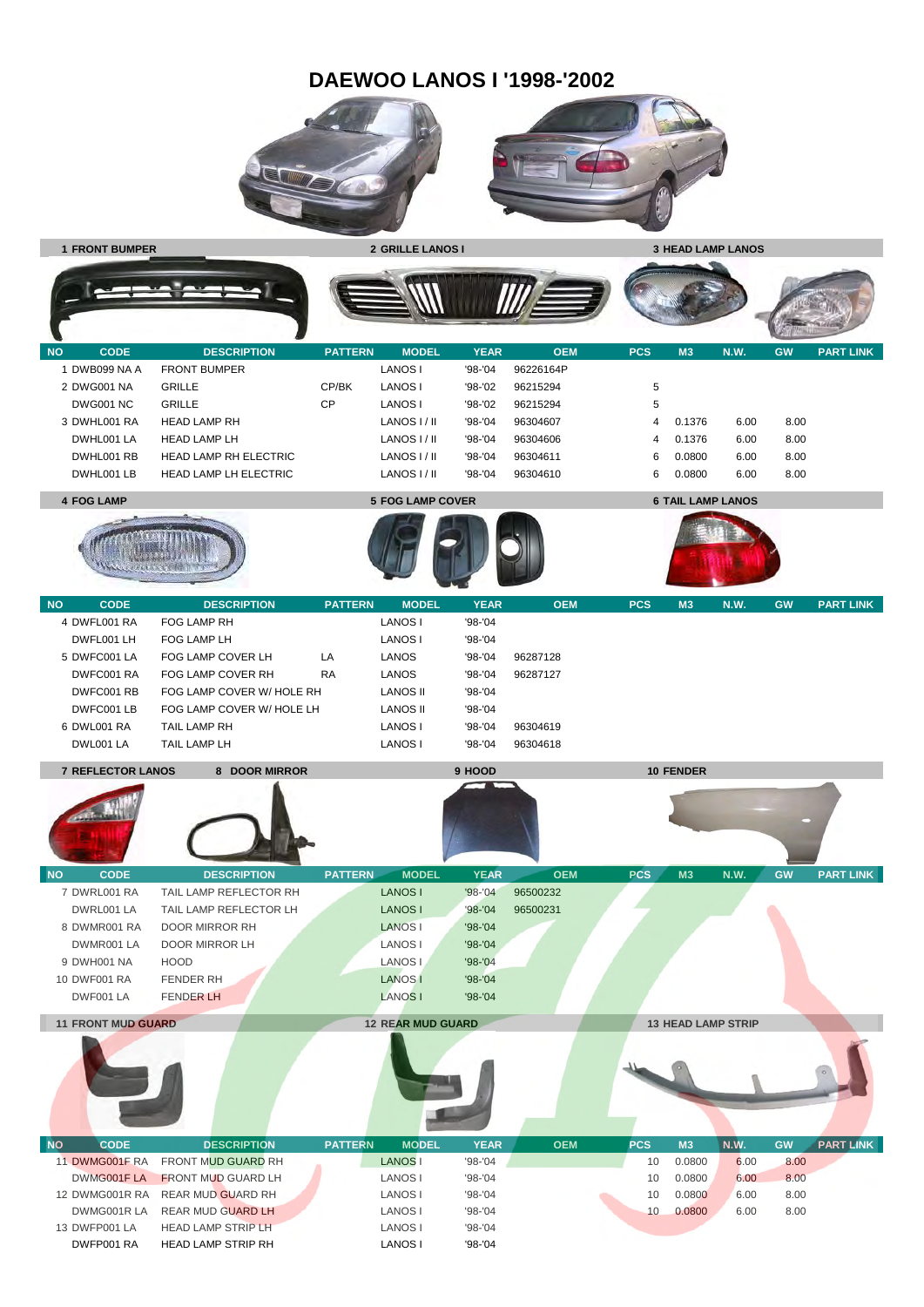# **DAEWOO NUBIRA I '1997-'2000**





| DWHL099 LA  | <b>HEAD LAMP LH</b> | NUBIRA I        | $'97 - '00$ | 96190590 | 6      | 0.0800 | 8.00 | 10.00 |
|-------------|---------------------|-----------------|-------------|----------|--------|--------|------|-------|
| DWHL099 RA  | HEAD LAMP RH        | NUBIRA I        | $'97 - '00$ | 96190591 | 6      | 0.0800 | 8.00 | 10.00 |
| 2 DWL099 RA | TAIL LAMP RH        | NUBIRA - I      | $'97 - '00$ | 96190748 | 10     | 0.0800 | 6.00 | 8.00  |
| DWL099 LA   | TAIL LAMP LH        | NUBIRA - I      | $'97 - '00$ | 96190747 | 10     | 0.0800 | 6.00 | 8.00  |
| 3 DWG099 NA | <b>GRILLE CP/BK</b> | <b>NUBIRA I</b> | $'97 - '00$ |          | $\sim$ | 0.0600 | 6.00 | 7.00  |
|             |                     |                 |             |          |        |        |      |       |

#### **4 DOOR MIRROR**



| <b>NO</b>    | CODE | <b>DESCRIPTION</b> | <b>PATTERN</b> | <b>MODEL</b> | <b>YEAR</b> | ОЕМ | PCS | M <sub>3</sub> | N.W. | <b>GW</b> | <b>PART LINK</b> |
|--------------|------|--------------------|----------------|--------------|-------------|-----|-----|----------------|------|-----------|------------------|
| 4 DWMR099 RA |      | DOOR MIRROR RH     | NUBIRA - I     |              | $'97 - '00$ |     |     |                |      |           |                  |
| DWMR099 LA   |      | DOOR MIRROR LH     | NUBIRA - I     |              | $'97 - '00$ |     |     |                |      |           |                  |

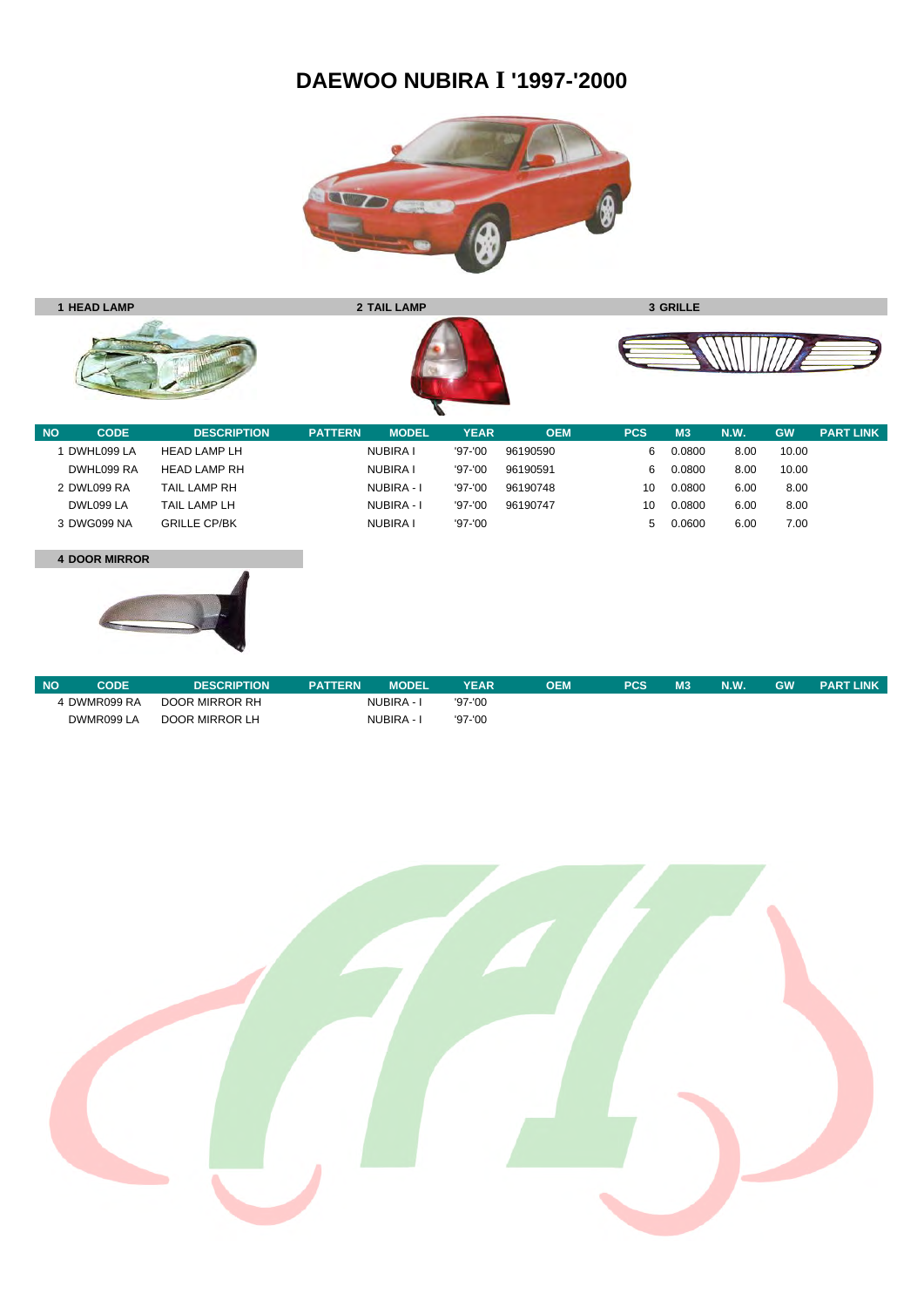## **DAEWOO NUBIRA II '2000-'2002**





**MATHEMATICS STANDARD** 



| DWG003 NA        | GRILLE              | CP/BK | NUBIRA II | $'00-'03$ | 69272289          |
|------------------|---------------------|-------|-----------|-----------|-------------------|
| <b>DWG003 NC</b> | GRILLE              | СP    | NUBIRA II | $'00-'03$ | 69272289          |
| 2 DWB003 NA      | <b>FRONT BUMPER</b> |       | NUBIRA II | $'00-'03$ | 56720020P         |
| 3 DWB004 NA      | <b>REAR BUMPER</b>  |       | NUBIRA II | $'00-'03$ | 96272313P/9627334 |

**4 HEAD LAMP NUBIRA '00 5 TAIL LAMP NUBIRA '00 6 FOG LAMP NUBIRA '00**



| <b>START COMPANY</b><br>the first property and the con- |              |                             |                |                  |             |               |            |                |             |           |                  |  |
|---------------------------------------------------------|--------------|-----------------------------|----------------|------------------|-------------|---------------|------------|----------------|-------------|-----------|------------------|--|
| <b>NO</b>                                               | <b>CODE</b>  | <b>DESCRIPTION</b>          | <b>PATTERN</b> | <b>MODEL</b>     | <b>YEAR</b> | <b>OEM</b>    | <b>PCS</b> | M <sub>3</sub> | <b>N.W.</b> | <b>GW</b> | <b>PART LINK</b> |  |
|                                                         | 4 DWHL003 RA | <b>HEAD LAMP RH</b>         |                | <b>NUBIRA II</b> | $'00-'03$   | 96272014      |            |                |             |           |                  |  |
|                                                         | DWHL003 LA   | <b>HEAD LAMP LH</b>         |                | <b>NUBIRA II</b> | $'00-'03$   | 96272013      |            |                |             |           |                  |  |
|                                                         | DWHL003 RB   | <b>HEAD LAMP RH CRYSTAL</b> | <b>RB</b>      | <b>NUBIRA</b>    | $'00-'03$   |               |            |                |             |           |                  |  |
|                                                         | DWHL003 LB   | <b>HEAD LAMP LH CRYSTAL</b> | LB             | <b>NUBIRA</b>    | $'00 - '03$ |               |            |                |             |           |                  |  |
|                                                         | 5 DWL003 RA  | <b>TAIL LAMP RH</b>         |                | NUBIRA II        | $'00-'03$   | 96272032/2125 | 10         | 0.0800         | 6.00        | 8.00      |                  |  |
|                                                         | DWL003 LA    | TAIL LAMP LH                |                | NUBIRA II        | $'00-'03$   | 96272031/2123 | 10         | 0.0800         | 6.00        | 8.00      |                  |  |
|                                                         | DWL003 RB    | TAIL LAMP RH                |                | <b>NUBIRA II</b> | $'00-'03$   |               | 10         | 0.0800         | 6.00        | 8.00      |                  |  |
|                                                         | DWL003LB     | TAIL LAMP LH                |                | NUBIRA II        | $'00-'03$   |               | 10         | 0.0800         | 6.00        | 8.00      |                  |  |
|                                                         | 6 DWFL003 RA | FOG LAMP RH                 |                | <b>NUBIRA II</b> | $'00-'03$   | 96272110      |            |                |             |           |                  |  |
|                                                         | DWFL003 LA   | FOG LAMP LH                 |                | <b>NUBIRA II</b> | $'00-'03$   | 96272109      |            |                |             |           |                  |  |